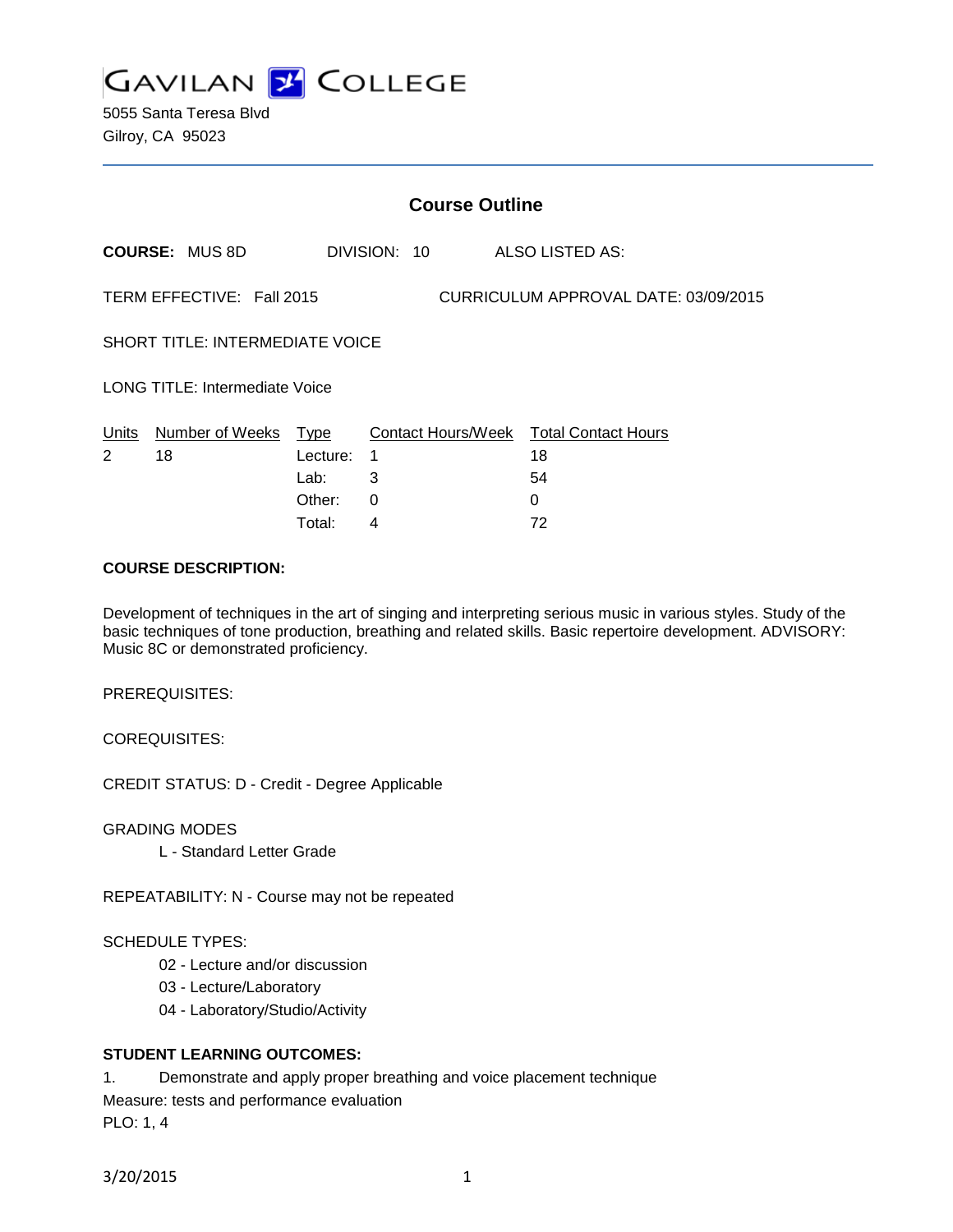ILO: 7, 2, 5, 6,

GE-LO: C1, C2

Year assessed or anticipated year of assessment: Fall 2015

2. Prepare and perform works from advance vocal literature in live concert.

Measure: performance evaluation

PLO: 2, 4

ILO: 6, 2, 4, 5, 1

GE-LO: A1, A6, c1, c2, c5

Year assessed or anticipated year of assessment: Fall 2015

PROGRAM LEARNING OUTCOMES:

After completing the Music degree student will be able to:

1. hear, identify, and work conceptually with the elements of music: rhythm, harmony, melody, and structure.

2. demonstrate proficiency in areas of performance appropriate to his/her needs and interests, including historical and modern music.

3. identify styles of music, including historical periods, composers, performers, stylistic traits, cultural influences and performance practices.

4. operate recording studio equipment using live and taped performance.

5. demonstrate basic proficiency in reading and writing of music notation.

# **CONTENT, STUDENT PERFORMANCE OBJECTIVES, OUT-OF-CLASS ASSIGNMENTS**

Curriculum Approval Date: 03/09/2015

Week 1

1 Lecture, 3 Lab hours

Review of 8C. Proper posture and advanced techniques of tone production. 4 hours assigned rea ding and practice.

Student performance objectives : students will practice vocal techniques

Week 2

1 Lecture, 3 Lab hours

Sight reading in tune. In class vocal exercises . 4 hours assigned reading and practice.

Student performance objectives : students will practice exercises and sight reading.

Week 3

1 Lecture, 3 Lab hours

Select advanced vocal works by American composers for performance. 4 hours assigned reading and practice.

Student performance objectives : students will practice and perform selected vocal works

Week 4

1 Lecture, 3 Lab hours

Improvisation in songs. Prepare selected pieces for in-class performance. 4 hours assigned rea ding and practice.

Student performance objectives : students will practice on improvisation techniques and perform vocal works

Week 5

1 Lecture, 3 Lab hours

In class performance. Term papers assigned (Jazz and vocal music). 4 hours assigned reading and practice.

Student performance objectives : students will practice and perform vocal works.

Week 6

1 Lecture, 3 Lab hours

Singing minor harmonic scales. Select songs in minor keys. 4 hours assigned reading And practice.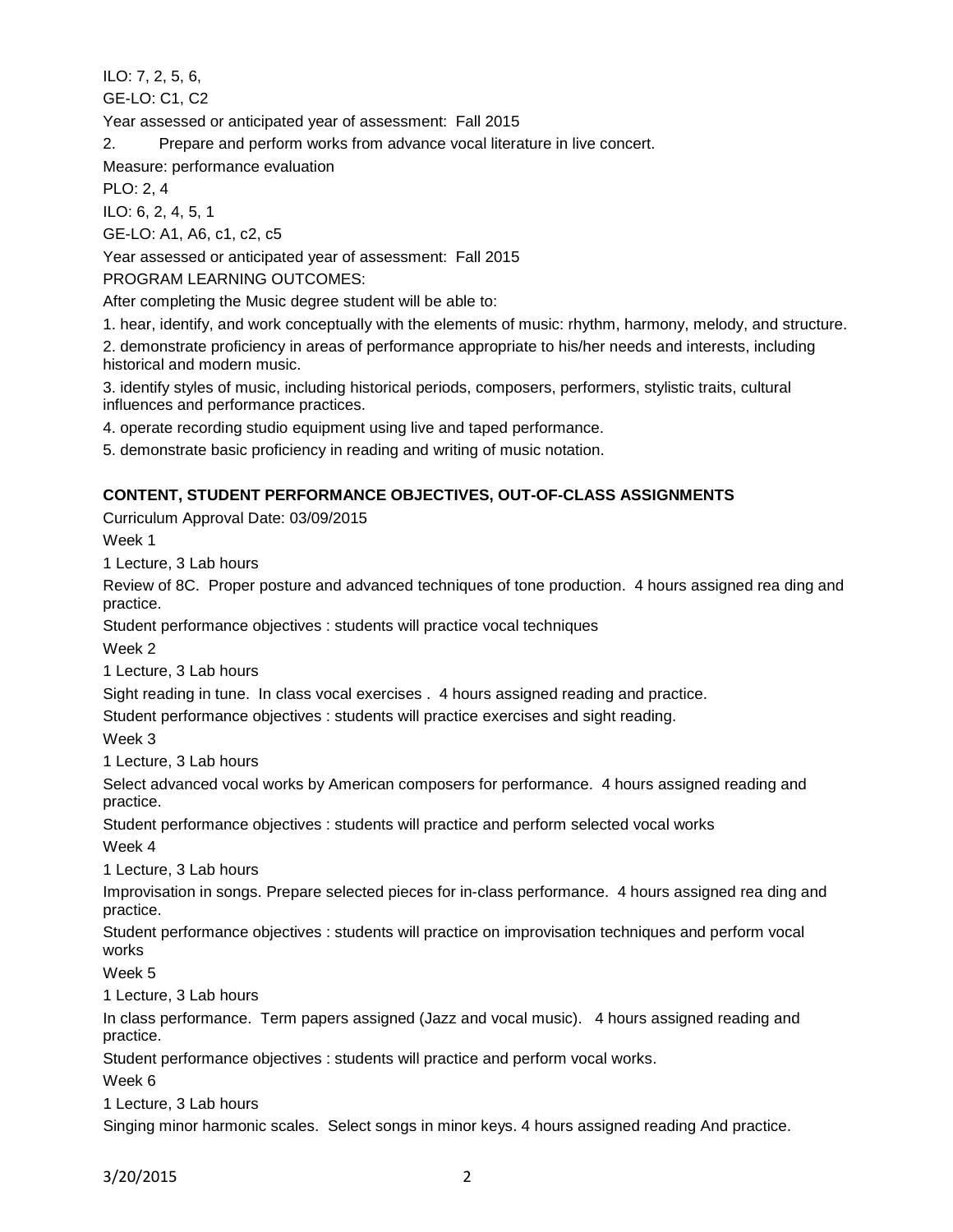Student performance objectives : students will practice and perform vocal works in minor keys. Week 7

1 Lecture, 3 Lab hours

Review and written midterm exam. 4 hours assigned reading and Practice.

Week 8

1 Lecture, 3 Lab hours

Introduction to German Leider. 4 hours assigned reading and Practice.

Student performance objectives : students will practice and perform vocal works from Germany.

Week 9

1 Lecture, 3 Lab hours

Select works by Schubert and Mahler. Individual vocal exercises and songs. 4 hours assigned Reading and practice.

Student performance objectives : students will practice and perform vocal works by Schubert and Mahler. Week 10

1 Lecture, 3 Lab hours

In class performances. 4 hours assigned reading and practice.

Student performance objectives : students will practice and perform vocal works

Week 11

1 Lecture, 3 Lab hours

Ensemble performance and rehearsals. 4 hours assigned reading and Practice.

Student performance objectives : students will practice and perform with selected ensemble Week 12

1 Lecture, 3 Lab hours

In class performances 4 hours assigned reading and practice.

Student performance objectives : students will practice and perform vocal works in ensemble setting Week 13

1 Lecture, 3 Lab hours

Tone quality, balance, dynamics and understanding texts. Term papers due. 4 hours assigned Reading and practice.

Student performance objectives : students will practice and perform vocal exercises.

Week 14

1 Lecture, 3 Lab hours

Prepare pieces by contemporary artists for in-class performance. 4 hours assigned reading and Practice.

Student performance objectives : students will practice and perform cover songs

Week 15

1 Lecture, 3 Lab hours

Rehearsals with the band and review of all covered material. 4 hours assigned reading and practice. Student performance objectives: students will rehearse with the band.

Week 16

2 hours

Final performances and Written final exam

## **METHODS OF INSTRUCTION:**

Lecture, demonstration, individual instruction.

## **METHODS OF EVALUATION:**

Category 1 - The types of writing assignments required: Percent range of total grade: 10 % to 20 %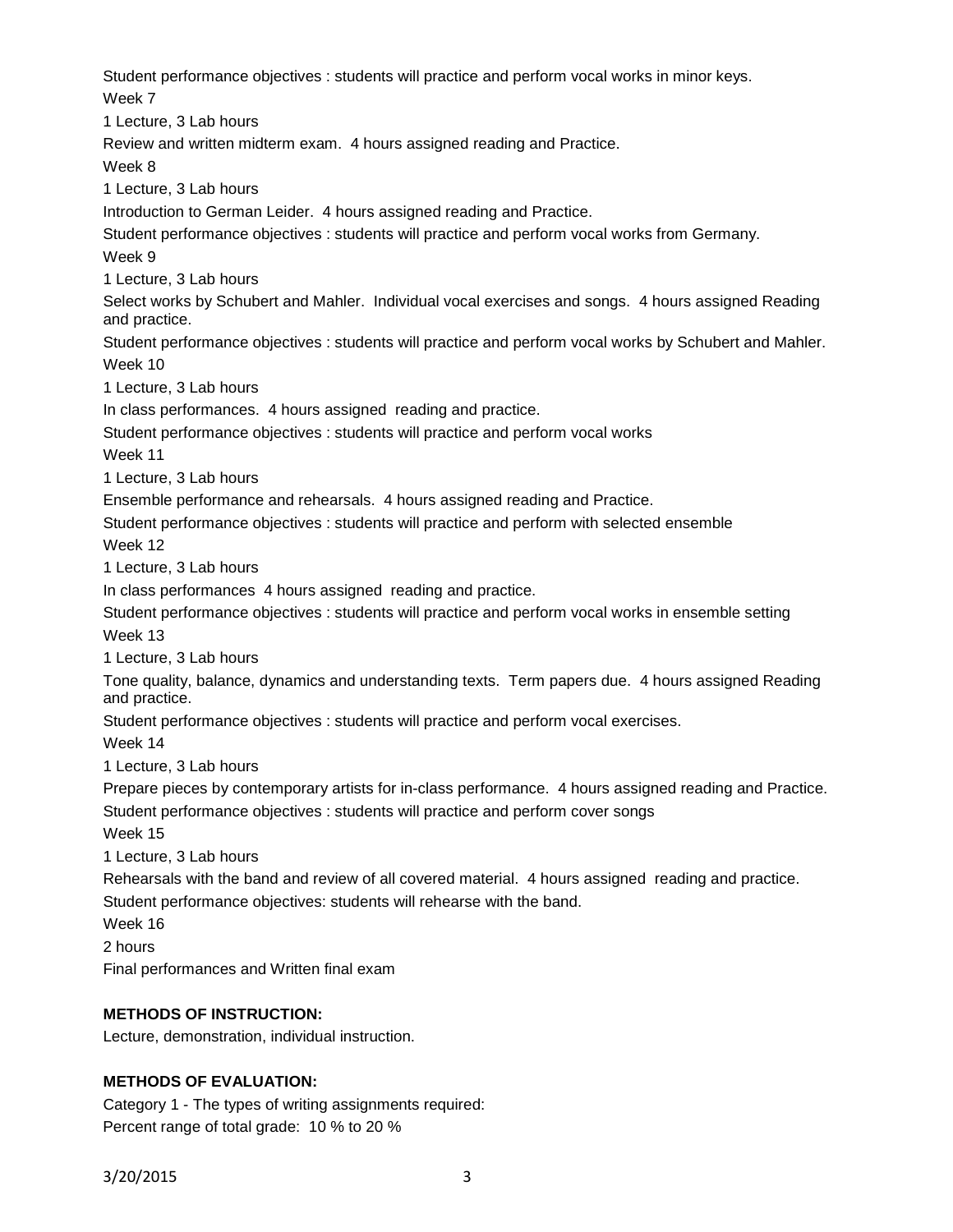Written Homework Term or Other Papers Category 2 -The problem-solving assignments required: Percent range of total grade: 25 % to 30 % Homework Problems **Quizzes** Exams Category 3 -The types of skill demonstrations required: Percent range of total grade: 30 % to 40 % Class Performance/s Performance Exams Category 4 - The types of objective examinations used in the course: Percent range of total grade: 25 % to 35 % Multiple Choice True/False Matching Items Completion

### **REPRESENTATIVE TEXTBOOKS:**

Required: Schmidt, Jan. "Basics of Singing, 7th Edition". Belmont, CA: Wadsworth Pub Co., 2013. Or other appropriate college level text. ISBN: 10: 0-495-11531-2

Reading level of text, Grade: 13th level grade Verified by: Maria Amirkhanian

#### **ARTICULATION and CERTIFICATE INFORMATION**

Associate Degree: GAV C1, effective 200470 CSU GE: IGETC: CSU TRANSFER: Transferable CSU, effective 200470 UC TRANSFER: Transferable UC, effective 200470

#### **SUPPLEMENTAL DATA:**

Basic Skills: N Classification: A Noncredit Category: Y Cooperative Education: Program Status: 1 Program Applicable Special Class Status: N CAN: CAN Sequence: CSU Crosswalk Course Department: MUS CSU Crosswalk Course Number: 8D